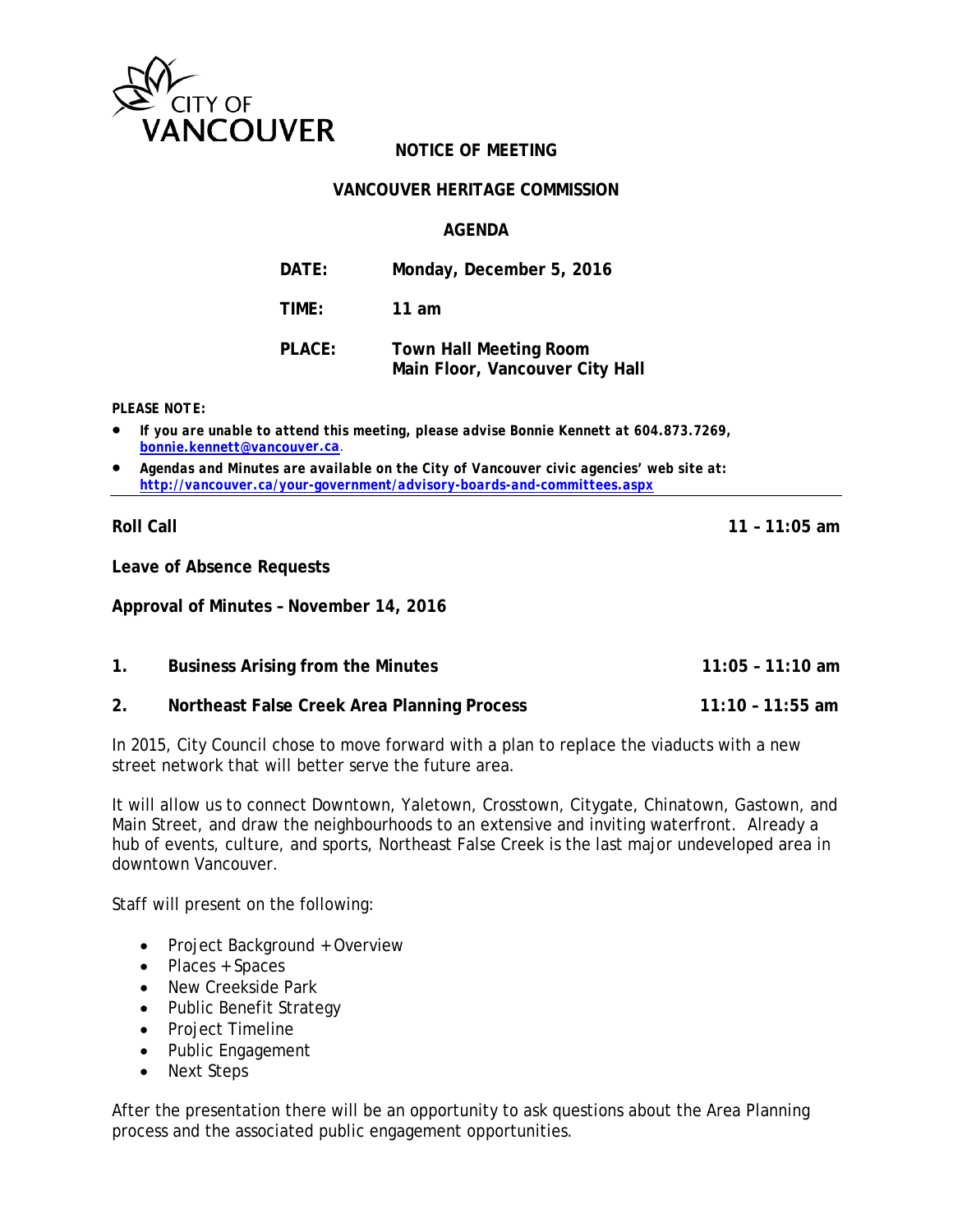#### **Staff:** Holly Sovdi, Lead Planner Emory Davidge, Public Engagement Specialist

Attachments: Additional project information available at this link [www.vancouver.ca/nefc](http://www.vancouver.ca/nefc)

**3. Robson Square Public Plaza** 11:55 am – 12:30 pm **800 Robson Street/800 Smithe Street Law Courts and Robson Square are listed in 'A' evaluation category on Heritage Register** 

The 800 block of Robson Street, often referred to as Robson Square, is a city-serving public space with high social, cultural and political value, and a regional destination drawing residents and visitors to the heart of the city for expression, relaxation, and enjoyment. Officially completed in 1983 with the opening of the Vancouver Art Gallery, the Arthur Erickson-designed and provincially owned Robson Square precinct transformed three city blocks into Vancouver's largest urban public space.

Following Council's April 2016 decision to create a permanent public plaza at 800 Robson, City staff are engaged the public and interested parties around design objectives for the plaza, and initiated a process capture these objectives in a high-level a conceptual design.

City staff will present the high-level conceptual design, before reporting to Council in mid-December and heading into detailed design in the new year.

## **Staff:** Kate McIntyre, Project Engineer Engineering Services

**Attachments:** Design Concept Package

### **4. Statement of Significance and Vancouver Heritage 12:30 - 12:40 pm Register Subcommittee Report**

Report from the Statement of Significance and Vancouver Heritage Register Subcommittee meeting of November 22, 2016, will be presented. Please note that the Subcommittee report will be distributed at the Commission meeting.

**Staff:** Hugh McLean, Heritage Planning Analyst

# **5. 2017 Heritage Awards Jury 12:40-12:50**

The Commission is requested to select three members to serve on the Jury for the 2017 Heritage Awards. Staff are contacting potential guest jurors based on input from the Heritage Awards Planning Subcommittee and a full report will be provided to the Commission at the next meeting.

Staff: Hugh McLean, Heritage Planning Analyst